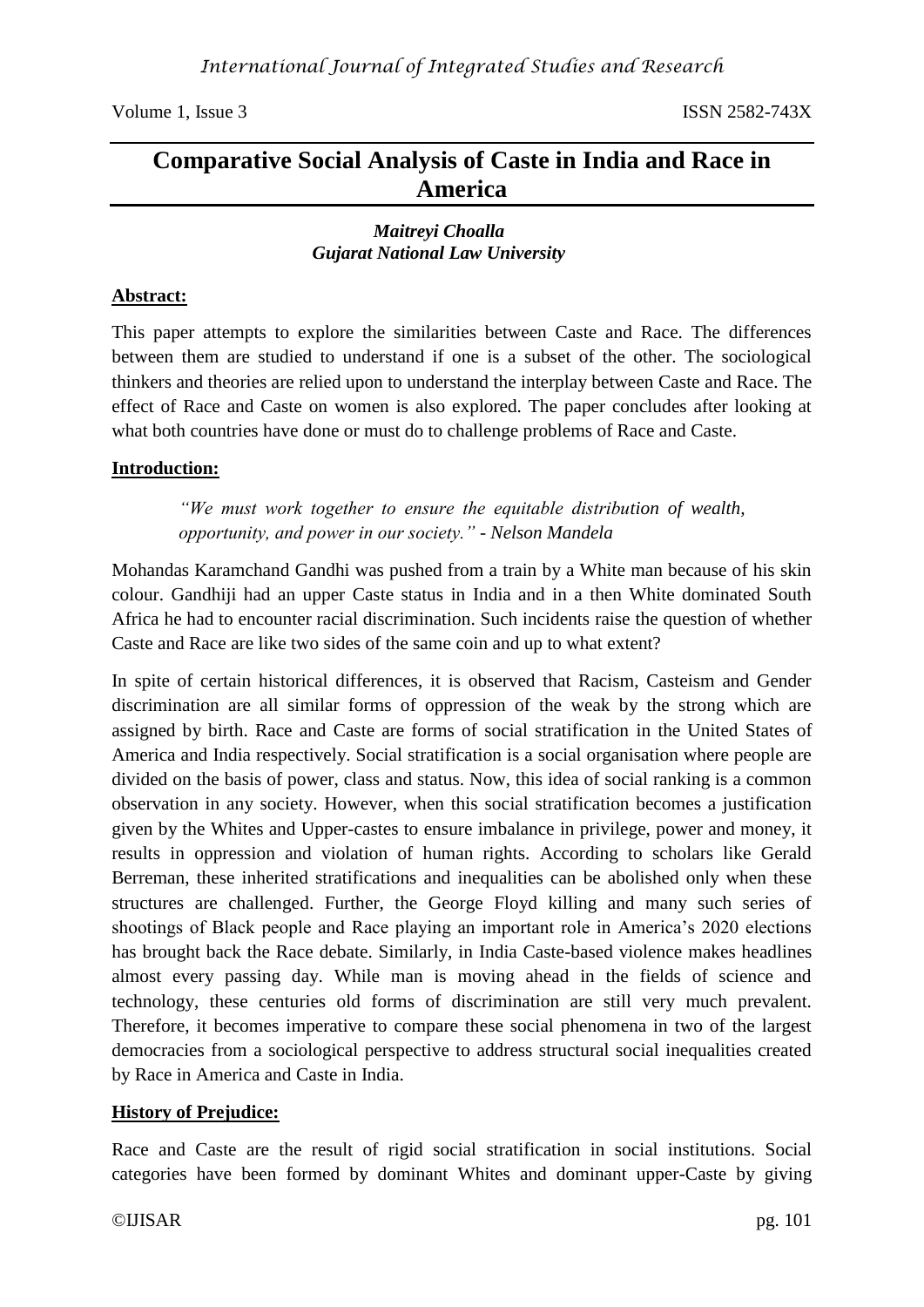importance to social hierarchy. In the rigid Indian Caste system, ranking is based on religious and philosophical justification which turned into a system of domination or ability to control others is observed in Brahmins over untouchables, similar to that of Whites over Blacks. For African-Americans it started with the slave trade by Europeans and social categorisation on the basis of physical and even cultural features. While Dalits had to live as untouchables, Blacks had to live as slaves. An example of such untouchability was evident in the form of access to water, a basic human necessity for survival. There were restrictions placed upon both Dalits and Blacks to access water to drink. Both the groups were severely oppressed. They had to fight for their freedom, beginning with basic needs like water. This was the harsh and infamous legislation in America called Jim Crows Laws. According to these laws, Blacks were provided with poor quality water that was not consumable. Preventing someone from having clean water to drink is inhuman and unimaginable, which the Blacks had to face. This was practised in America from  $1877-1964$ .<sup>1</sup> Even a great intellectual like Ambedkar was denied drinking water as he hails from the untouchable Mahar community. Rosa Parks was arrested for refusing to give up her bus seat to a White woman which shows how prominent racial segregation was in those times. Such heinous social practices have been put in history after a lot of struggle. Caste and Race which are based on 'pollution' led to social and economic exploitation.<sup>2</sup> Till today despite modernisation, African-Americans and Dalits continue to be victims of violence, social exclusion, dehumanising work and negative stereotyping.

#### **Discrimination and Social Exclusion of Dalits and African Americans:**

Sociologists have studied similarities between Race and Caste closely. The dominant forces of society have led to the social construction of Caste as well as Race. Social exclusion based on birth is present in both Caste system and racial segregation. It is the denial of resources and inability to socially interact with others. Race and Caste are descent-based discrimination.<sup>3</sup> The dominant groups in both Race and Caste believe their culture is superior and is the highest social standard while the other social groups must be looked down because of that.<sup>4</sup> Segregation based on caste prevails even in the urban regions of India. Cities like Rajkot, Kolkata and Bengaluru have no Dalits inhabitants in most of their localities.<sup>5</sup> It was not until the Federal Fair Housing Act, 1968 that racially restrictive properties in the USA were declared to be illegal. This social exclusion occurs because most property owners are able men belonging to the White and Upper caste community.

**.** 

<sup>1</sup> TF Pettigrew, Free Press and Macmillan Company, *The Sociology of Race Relations* (Free Press 1980).

<sup>2</sup> A Teltumbde and S Yengde, *The Radical in Ambedkar: Critical Reflections* (Penguin Random House India Private Limited 2018).

<sup>&</sup>lt;sup>3</sup> Gerardo Vildostegui, 'The Caste-Race Debate and Its Broader Implications for the WCAR' (2001) [<http://www.imadr.org/project/dalit/ Caste-Race.Debate.Gerardo-Vildostegui.html>](http://www.imadr.org/project/dalit/%20Caste-Race.Debate.Gerardo-Vildostegui.html).

<sup>4</sup> NAUNIDHI KAUR, 'Caste and Race' (*Frontline*) [<https://frontline.thehindu.com/the](https://frontline.thehindu.com/the-nation/article30251084.ece)[nation/article30251084.ece>](https://frontline.thehindu.com/the-nation/article30251084.ece) accessed 22 May 2021.

<sup>5</sup> Dilip Mandal, 'Not a Single Dalit in 60% of Kolkata's Neighbourhood. How Caste Divides Indian Cities' (*ThePrint*, 11 March 2020) [<https://theprint.in/opinion/not-a-single-dalit-in-60-of-kolkatas-neighbourhoods](https://theprint.in/opinion/not-a-single-dalit-in-60-of-kolkatas-neighbourhoods-how-caste-divides-indian-cities/378799/)[how-caste-divides-indian-cities/378799/>](https://theprint.in/opinion/not-a-single-dalit-in-60-of-kolkatas-neighbourhoods-how-caste-divides-indian-cities/378799/) accessed 23 May 2021.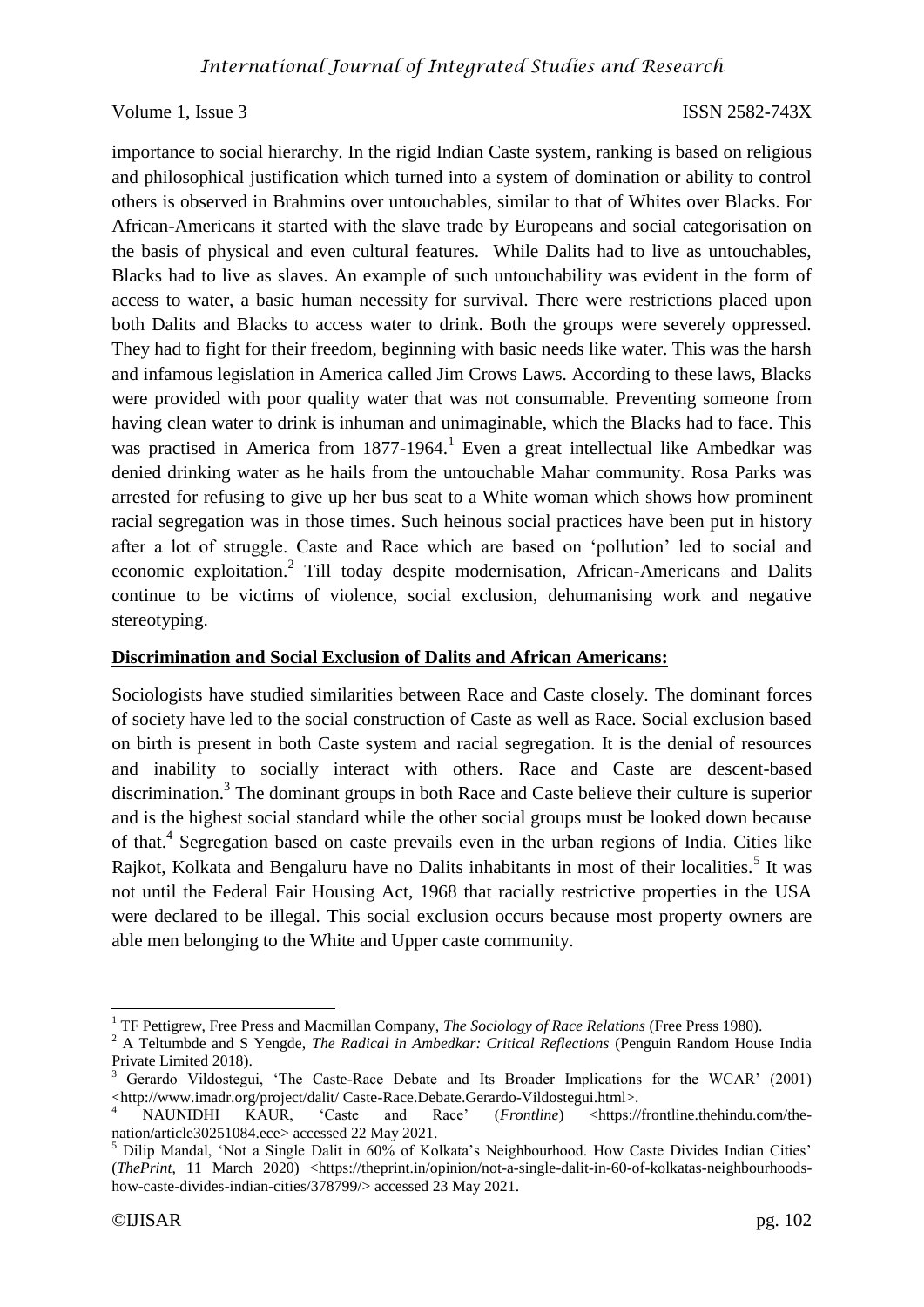Jyotiba Phule observed the commonalities between racism and Casteism as early as 1873. His book *Gulamgiri* (Slavery) is about American abolitionists. An abolitionist is a person who sought to abolish slavery. Jyotiba Phule said that he wrote the book Gulamgiri, *"in an earnest desire that my countrymen may take their example as their guide in the emancipation of their Sudra Brethren from the trammels of Brahmin thraldom".<sup>6</sup>* Race and Caste can push a human being to the lowest strata of the society. Because of this, African Americans and Dalits are forced to do menial jobs.<sup>7</sup> The workforce is divided and the labour market is stratified with African-Americans earning less than 25% than others when they are employed.<sup>8</sup> Despite reservation in government jobs, Scheduled castes in India form around 47% of the labourers implying their low wages and job insecurity.<sup>9</sup>

Endogamy, a practice to marry only within their community is another common aspect in Race and Caste. Hence, inter-racial and inter-Caste marriages are not very common within African-American and Dalit communities. Atrocities against Dalits are unfortunately still prevalent in the form of honour killings because of strict endogamy. The Whites and upper-Caste Indians are blind to the oppression they cause. They still carry 'privilege' because Race and Caste are generations-old systemic problems.<sup>10</sup> Custodial violence and deaths like the George Floyd incident happen in India too. Caste-related and Race-related custodial violence or deaths in the hands of police authorities must be prevented as these are violent crimes that often go unnoticed due to power imbalance and existing racial or Caste hatred. Legal changes were made to protect Dalits and Blacks in India and America respectively. However, these legal changes were met with social resistance from the dominant groups, who could not abstain from oppressing. This led to the emergence of Black panthers which inspired the formation of Dalit panthers in India. Law could not put an immediate and effective end to this age-old social discrimination. So, Black panthers and Dalit panthers rebelled for protection of their civil rights and human dignity. Even the 'Black lives matter' has motivated many Dalit activists in India.

#### **Some crucial differences:**

W.E.B. Du Bois in his Race Theory observed that colourism-based discrimination was there not only in America, but worldwide.<sup>11</sup> This becomes relevant in the current discussions on xenophobia. Xenophobia is hatred or prejudice of people from other countries. Caste and Race have differences that should not be ignored. The main difference is that the Caste

 $\overline{a}$  $6$  Yengde (n 2).

 $7$  Vildostegui (n 3).

<sup>&</sup>lt;sup>8</sup> Marianne Bertrand and Sendhil Mullainathan, 'Are Emily and Greg More Employable Than Lakisha and Jamal? A Field Experiment on Labor Market Discrimination' (2004) 94 THE AMERICAN ECONOMIC REVIEW 30.

<sup>9</sup> 'Scheduled Castes among Worst Sufferers of India's Job Problem' *Hindustan Times* (7 September 2018) [<https://www.hindustantimes.com/india-news/scheduled-castes-among-worst-sufferers-of-india-s-job-](https://www.hindustantimes.com/india-news/scheduled-castes-among-worst-sufferers-of-india-s-job-problem/story-Qh0hyHy9UUTg1cIOpi5l2K.html)

[problem/story-Qh0hyHy9UUTg1cIOpi5l2K.html>](https://www.hindustantimes.com/india-news/scheduled-castes-among-worst-sufferers-of-india-s-job-problem/story-Qh0hyHy9UUTg1cIOpi5l2K.html) accessed 23 May 2021.

<sup>&</sup>lt;sup>10</sup> 'Glorious Resistance: The Similarity between African American and Dalit Movements from The Radical in Ambedkar' (*Penguin Random House India*, 20 November 2018) [<https://penguin.co.in/glorious-resistance-the](https://penguin.co.in/glorious-resistance-the-similarity-between-african-american-and-dalit-movements-from-the-radical-in-ambedkar/)[similarity-between-african-american-and-dalit-movements-from-the-radical-in-ambedkar/>](https://penguin.co.in/glorious-resistance-the-similarity-between-african-american-and-dalit-movements-from-the-radical-in-ambedkar/) accessed 22 May 2021.

<sup>&</sup>lt;sup>11</sup> George Ritzer and Jeffrey Stepnisky, *Sociological Theory* (10th edn, SAGE Publications, Inc 2017).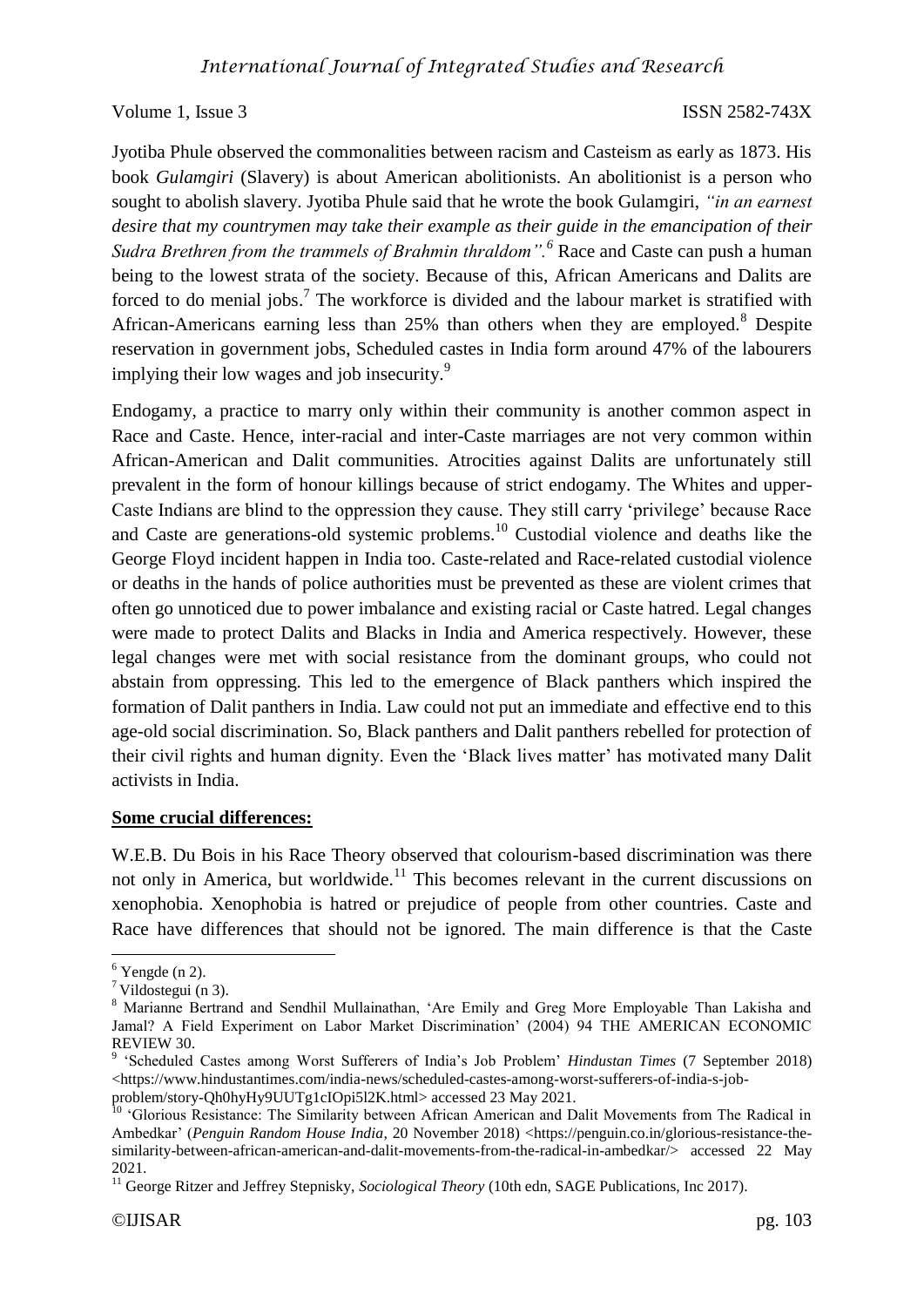system has been around for several centuries. Whereas, racial discrimination is over 400 years old. The history of US would be incomplete by ignoring racism and slavery. Race is binary unlike Caste because Caste is further divided into *jatis* and *varnas.* 

Caste and Race are not synonyms. They cannot be used interchangeably. The *Mandal*  judgement relies on the Indian Constitution to differentiate between Caste and Race.<sup>12</sup> When Race and Caste are seen as different, it could suggest that Race is more dependent on biological factors than Caste. Also, seeing Race as merely a biological factor does little to fight racism. Affirmative action is framed differently in India and America. This shows that the problems of Race and Caste do have differences. Therefore, the approaches to deal with them are slightly different. The similarities and dissimilarities between Race and Caste are both helpful in knowing and resolving issues of discrimination.

### **Race and Caste: When it turns into a social class struggle:**

Unlike race and caste, social class is not assigned by birth but acquired. However, class differences among these groups is very tangible in aspects like economic and social inequality. The oppressors have always been economically and occupationally privileged. Oliver Cox, an African American sociologist studied the relation between American capitalism and racial discrimination. According to him the concept of Race and racial exploitation were built along with the development of capitalism.<sup>13</sup> Therefore, Race was a social construction. This is similar to the concept of Dalit capitalism. Black capitalism and Dalit capitalism unite the struggle against Race and Caste. Sociologist Gail Omvedt and Dalit activist Chandrabhan Prasad have explained on Dalit capitalism.<sup>14</sup> Chandrabhan Prasad said he was inspired by Black capitalism and believed Dalit capitalism is a similar tool to challenge dominance.<sup>15</sup> Indian sociologist Dipankar Gupta also views Caste as economic exploitation, which can be termed as Dalit Capitalism.<sup>16</sup> Classical sociologists have studied Caste through the theories on class structure. This has been accurate to a certain extent. An exclusive understanding is necessary which is possible by studying Indian social thinkers.

Caste and racial prejudice are not just on an individual basis, but on institutional too. This has become a part of the social structure. The society operates on this prejudice and discrimination. Social movements have helped the Blacks and Dalits in their fight for an equal place in the society. The movements were targeted at civil rights and basic human rights. Casteism is deeply rooted in the Indian society. The dominant Caste or Race enjoy greater privilege in society at the cost of basic human rights of the oppressed Caste or Race. Indian society is based on hierarchy. So, the Caste system could survive on hierarchy. Whereas, modern Western society was based on equality. The influence of modern Western

**<sup>.</sup>** <sup>12</sup> *Indra Sawhney Etc. Etc v Union Of India And Others,* AIR 1993 SC 477.

<sup>&</sup>lt;sup>13</sup> Adolph Reed Jr Topics: Inequality Race, 'Monthly Review | Race and Class in the Work of Oliver Cromwell Cox' (*Monthly Review*, 1 February 2001) [<https://monthlyreview.org/2001/02/01/race-and-class-in-the-work-of](https://monthlyreview.org/2001/02/01/race-and-class-in-the-work-of-oliver-cromwell-cox/)[oliver-cromwell-cox/>](https://monthlyreview.org/2001/02/01/race-and-class-in-the-work-of-oliver-cromwell-cox/) accessed 22 May 2021.

 $14$  Yengde (n 2).

 $15$  ibid.

<sup>16</sup> Dipankar Gupta, *From Varna to Jati: The Indian caste system, from the Asiatic to the feudal mode of production*, 10 NULL 249–271 (1980).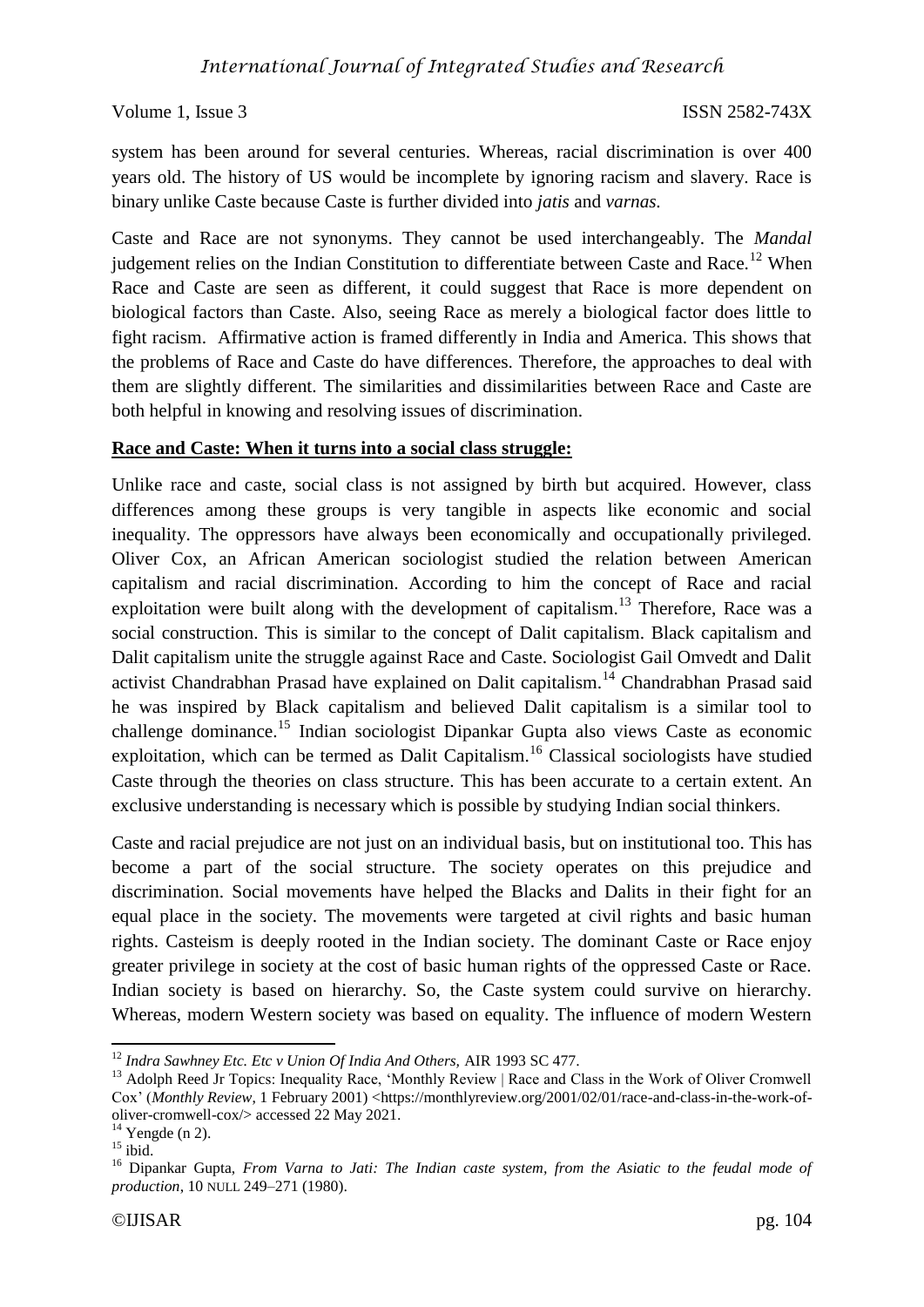society has to a great extent impacted the awareness and laws targeting India's Caste discrimination. Louis Dumont observed this difference between Race and Caste. Dumont viewed Caste as a product of religion, hence its cultural impacts have to be looked at as well. This can be seen in his book *Homo Hierarchicus*. 17

According to some Indian activists, Caste is not exactly Race. But Caste should be discussed along with Race on international platforms like the World Conference Against Racism, Racial Discrimination, Xenophobia And Related Tolerance (WCAR).<sup>18</sup> This conference was held at Durban, South Africa in 2001. India's participation in this conference led to several debates among the sociologists. These debates help us look at the issues of Race and Caste sociologically. The influence of biological factors on Race and Caste were discussed in this conference. The very understanding of Caste by some sociologists is met with criticism as they see it primarily from a Brahmanical angle.<sup>19</sup> Caste relations and Race relations are evolving. But this change is met with Caste-violence or racial violence. Clashes between dominant groups and oppressed groups in Race and Caste are seen even today. B.R. Ambedkar was inspired by the way the Blacks achieved minority rights in the United Nations Council. This was the National Negro Congress petition.<sup>20</sup> Ambedkar spoke with American sociologist Du Bois to learn more about this and even referred to himself as a student of the Negro problem. Both Ambedkar and Du Bois believed that untouchables and Blacks were in a similar social condition. $21$ 

### **Position of women:**

BR Ambedkar stated that, *"I measure the progress of a community by the degree of progress women have achieved"*. Women form half the world's population, yet they always occupy the lowest social strata. The presence of patriarchy everywhere ensures that women suffer everywhere. A Dalit woman suffers more than a Dalit man and Black woman suffers more than a Black man. Socio-economic position of Dalit women is very poor. It is double discrimination as women have to confront dominance from two levels. In the recent times, India has witnessed an increase in the rapes of Dalit women.<sup>22</sup> When Casteism and patriarchy exist together, it leads to a society where Caste-based violence is inflicted on women. This results in double victimization of Dalit women. Even in the United States of America, women like Breonna Taylor are victims of racist violence.

Race and Caste are both social inequalities. These social inequalities increase manyfold when it comes to women. It is because of gender-based social inequalities. Both Race and Caste discriminate against women. Women from both higher and lower social strata experience

 $\overline{a}$  $17$  KAUR (n 4).

 $18$  KAUR (n 4).

 $19$  ibid.

<sup>20</sup> G Omvedt, *Dalits and the Democratic Revolution: Dr Ambedkar and the Dalit Movement in Colonial India* (SAGE Publications 1994).

 $21$ <sup>21</sup> Glorious Resistance (n 7).

<sup>&</sup>lt;sup>22</sup> 'Crimes against Dalits Increased by 6 Percent between 2009 and 2018: Report' *The Hindu* (New Delhi: 11 September 2020) [<https://www.thehindu.com/news/national/report-flags-increase-in-crimes-against](https://www.thehindu.com/news/national/report-flags-increase-in-crimes-against-dalits/article32584803.ece)[dalits/article32584803.ece>](https://www.thehindu.com/news/national/report-flags-increase-in-crimes-against-dalits/article32584803.ece) accessed 23 May 2021.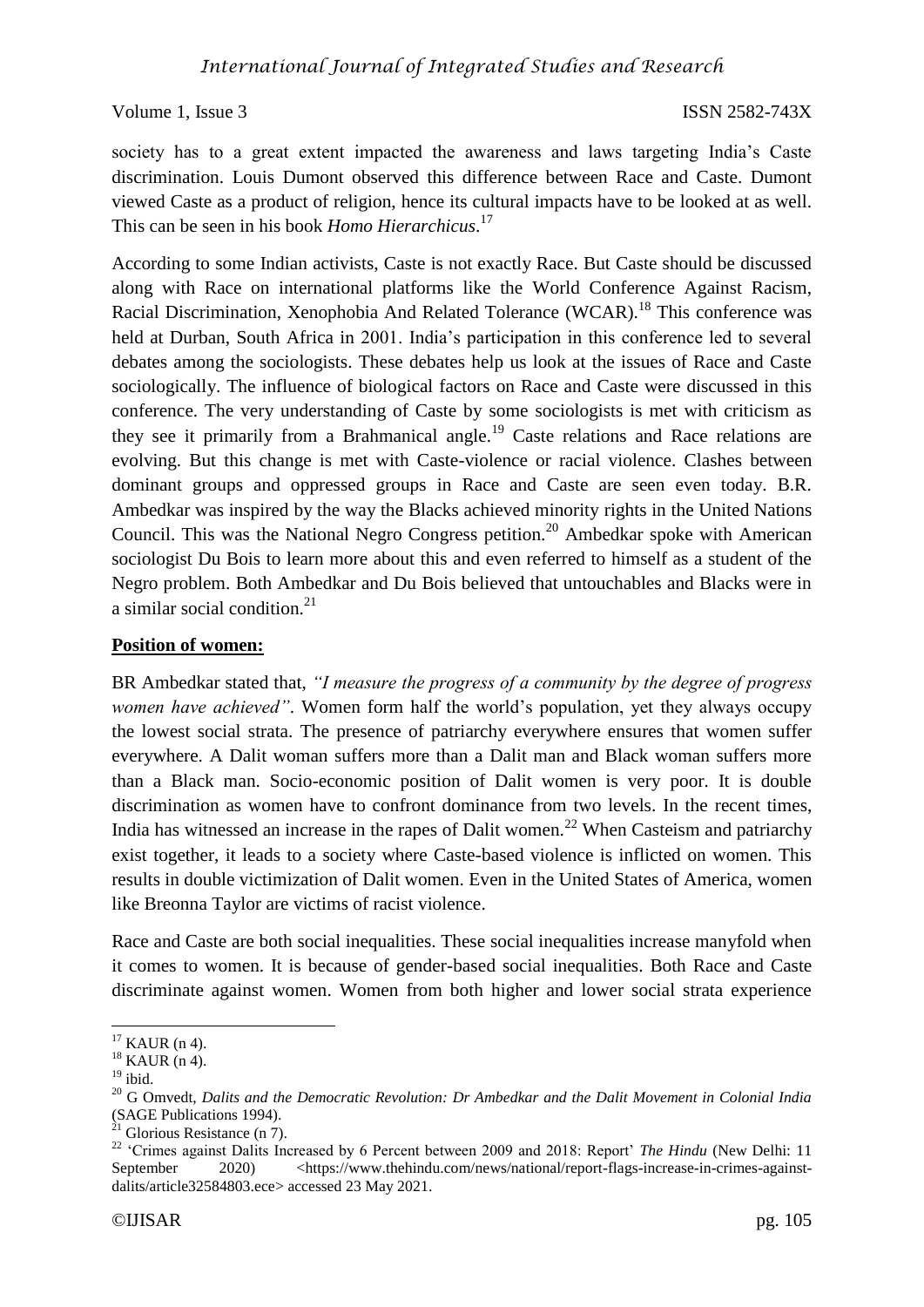discrimination. This is true for both cases of Race and Caste. Men are more privileged than women irrespective of social strata. Women are sexually used and abused.<sup>23</sup> The dominant group is obsessed with 'preserving' the purity of its women. This is endogamy. Anything against this, leads to honour killings in the name of Caste pride. Honour killings are a testimony to the existence of Caste-based violence in India. A survey examined on Dalit women stated that around 72% of Dalit women in rural areas were illiterate, unaware of their legal rights like equal work for equal pay and complained of discrimination and harassment from their employers.<sup>24</sup> Likewise,  $65\%$  of Black women who participated in a survey contended that they face a pay gap issue due to racism and sexism.<sup>25</sup> Men from dominant groups in both Race and Caste share similarities. They oppress women from their own group as well as the oppressed group. They hold 'privilege'. There is a severe imbalance of power in Race and Caste. However, White women and upper Caste women enjoy the privilege of being in a dominant group. But that does not mean they're not affected by patriarchy. Upper-Caste women are restricted from having marital relations with men from other races or Caste. This also leads to honour killings in India. In the same way, inter-racial marriages were not legal till almost 1970. Women were controlled this way by men.

#### **Representation and Affirmative Action by the Governments:**

Racial discrimination and Caste discrimination are generations of struggle. Due to this, even in the presence of discriminatory laws and practices, the struggle persists. Therefore, positive discrimination is essential in the form of Affirmative Action or quota reservation. Caste quotas are provided in India and racial preferences are provided in the USA.<sup>26</sup> Affirmative action in America is policy-based while in India, it is rights-based. It is written in the Indian Constitution whereas America's Constitution was written down much before slavery of African-Americans was abolished by the Fourteenth Amendment.

According to Ambedkar, those who have been socially disabled for a very long time, needed to be helped by giving them special provisions.<sup>27</sup> Education forms the backbone of affirmative action. It has been observed in both the USA and India that education has worked towards achieving social justice for both Blacks and Dalits. *Brown v Board of Education<sup>28</sup>* was a landmark case, whereby all laws establishing racial segregation in public schools was held to be unconstitutional and this laid the foundation step towards focusing on accommodating social diversity. Affirmative action seems discriminatory on the face. However, they protect the oppressed from continued subjugation. Government educational

**.** 

 $^{23}$  Andre Beteille, 'Race, Caste and Gender' (1990) 25 Man 489 accessed 22 May 2021.

<sup>&</sup>lt;sup>24</sup> 'No End to Discrimination against Punjab's Dalit Women Labourers, Says Study' [<https://www.downtoearth.org.in/news/governance/no-end-to-discrimination-against-punjab-s-dalit-women](https://www.downtoearth.org.in/news/governance/no-end-to-discrimination-against-punjab-s-dalit-women-labourers-says-study-69756)[labourers-says-study-69756>](https://www.downtoearth.org.in/news/governance/no-end-to-discrimination-against-punjab-s-dalit-women-labourers-says-study-69756) accessed 23 May 2021.

<sup>25</sup> 'Gender and Racial Inequity During Crisis: The Pay Gap' (*TIME'S UP Foundation*) [<https://timesupfoundation.org/work/times-up-pay-up/gender-and-racial-inequity-during-crisis-the-pay-gap/>](https://timesupfoundation.org/work/times-up-pay-up/gender-and-racial-inequity-during-crisis-the-pay-gap/) accessed 23 May 2021.

Andre Beteille, 'Matters of Right and Polity' [<https://www.india](https://www.india-seminar.com/2005/549/549%20andre%20beteille.htm)[seminar.com/2005/549/549%20andre%20beteille.htm>](https://www.india-seminar.com/2005/549/549%20andre%20beteille.htm) accessed 22 May 2021.

 $27$  ibid.

<sup>28</sup> *Brown v Board of Education*, 347 U.S. 483 (1954).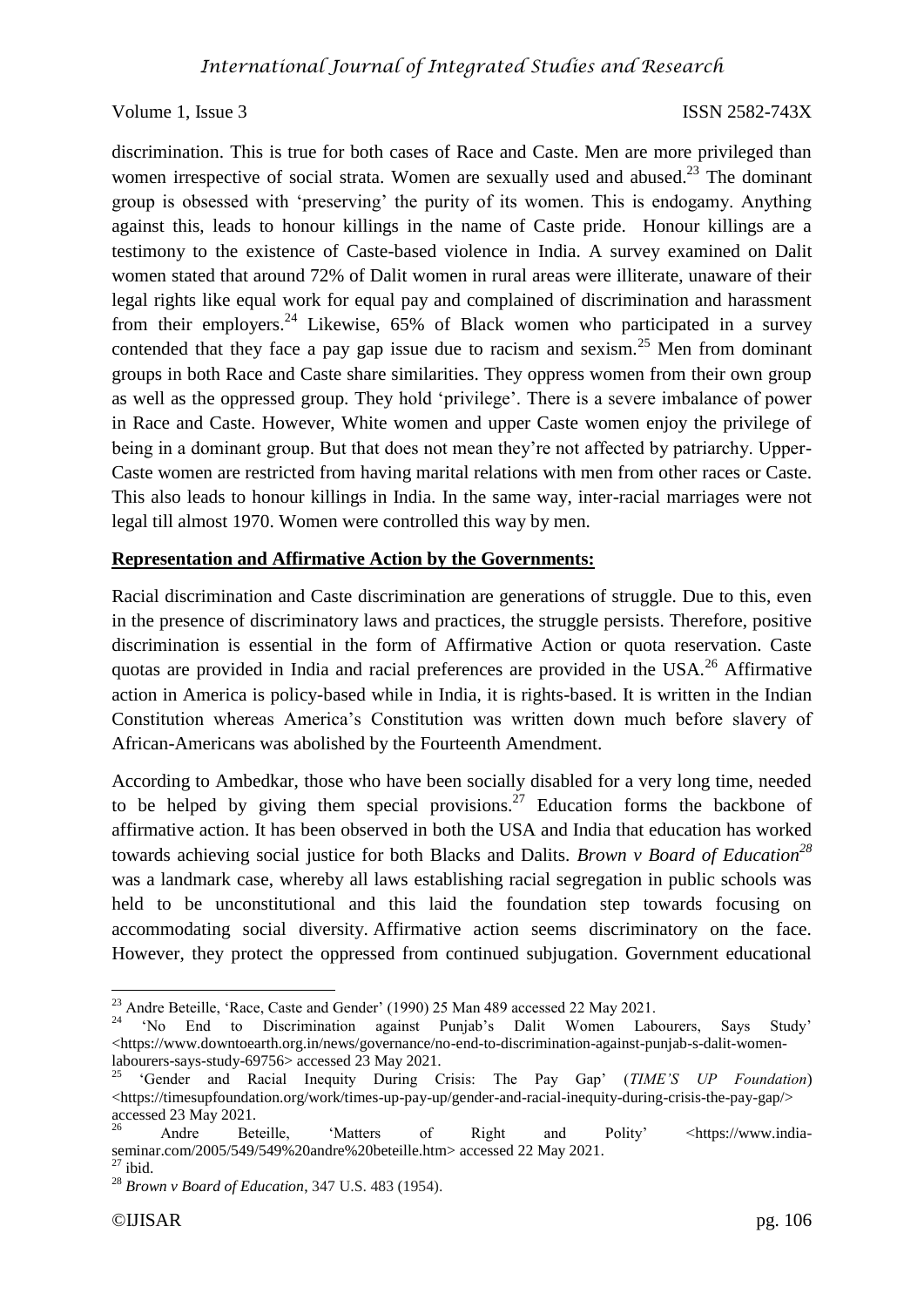institutions provide a quota of reserved seats for Scheduled Castes (SCs) and Scheduled tribes (STs).

British in India opined that India was a society with various Castes and communities and they need to be represented adequately.<sup>29</sup> It is important for Dalits and African Americans to have better education opportunities. They should also hold government positions that would ensure they are along with the dominant group, but not under them. Otherwise, the oppressed may never have someone to represent them legally, and politically. The fight for social justice and social equality of Blacks and Dalits has not ended. The dominance of Dalits and Blacks can be reduced by ensuring they have better employment opportunities. This would create a class of educated and employed Dalits and Blacks.<sup>30</sup> Social inequalities experienced by Dalits and Blacks can be reduced by ensuring their social and economic upliftment. This has to be done by Law and policy. A shift in 'privilege' is necessary.

## **Conclusion:**

The Constitutions of the United States of America and India are the greatest tools that could protect the African-Americans and Dalits respectively. Despite strong Constitutional protection, the discrimination of Dalits and Blacks continue to this day. The world-wide support to Black Lives Matter Movement has shown us that India's Caste system still requires more attention from the international community. Kamala Harris recently became the vice-president of the USA. She is the first female vice-president as well as first African American vice-president. Her victory is a milestone for the Black community, especially Black women. Racial discrimination and Caste discrimination are cunning, inhuman and evil practices. Eradication of such practices are important for a better society. Those oppressed by Caste and Race must not get crushed under the oppressor. Social exclusion encountered by Dalits must be dealt with. By moving away from dark practices of discrimination like from slavery and untouchability, the society has definitely moved forward. The hierarchy which has been existing within Race and Caste must be broken. Otherwise, the capitalist world we live in would only deepen the social inequalities between the Whites and Blacks, likewise for Upper-Caste and Dalit.

There needs to be mutual support between the oppressed of Race and Caste. Discussions on improving rights for eradicating Race and Caste discrimination must be held together. These discussions have to include women from both Dalit and African-American community. Otherwise, exploring only Race and Caste together would not deliver maximum justice to maximum people. Caste, Race and gender must be studied together. So, discriminations based on Caste, Race and gender would be challenged together. These are inter-connected sociological issues that have to be seen as a whole rather than individual social inequalities.

**<sup>.</sup>**  $29$  ibid.

<sup>&</sup>lt;sup>30</sup> Gerald D Berreman, 'Caste in India and the United States' (1960) 66 American Journal of Sociology 120.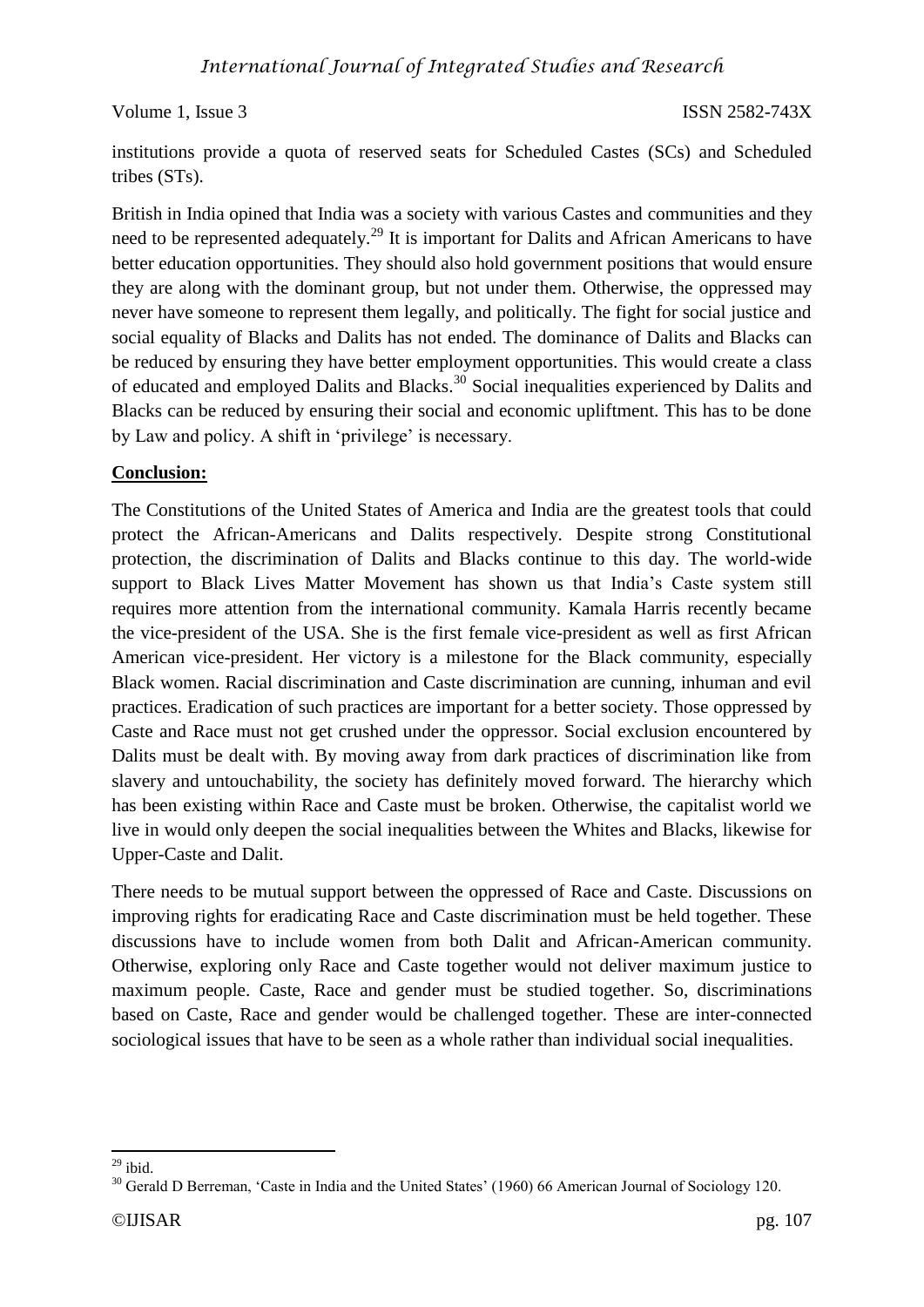## **References:**

- A Teltumbde and S Yengde, *The Radical in Ambedkar: Critical Reflections* (Penguin Random House India Private Limited 2018).
- Adolph Reed Jr Topics: Inequality Race, 'Monthly Review | Race and Class in the Work of Oliver Cromwell Cox' (*Monthly Review*, 1 February 2001) <https://monthlyreview.org/2001/02/01/race-and-class-in-the-work-of-olivercromwell-cox/> accessed 22 May 2021.
- Andre Beteille, 'Matters of Right and Polity' [<https://www.india](https://www.india-seminar.com/2005/549/549%20andre%20beteille.htm)[seminar.com/2005/549/549%20andre%20beteille.htm>](https://www.india-seminar.com/2005/549/549%20andre%20beteille.htm) accessed 22 May 2021.
- Andre Beteille, 'Race, Caste and Gender' (1990) 25 Man 489 accessed 22 May 2021.
- *Brown v Board of Education*, 347 U.S. 483 (1954).
- 'Crimes against Dalits Increased by 6 Percent between 2009 and 2018: Report' *The Hindu* (New Delhi: 11 September 2020) <https://www.thehindu.com/news/national/report-flags-increase-in-crimes-againstdalits/article32584803.ece> accessed 23 May 2021.
- Dilip Mandal, 'Not a Single Dalit in 60% of Kolkata's Neighbourhood. How Caste Divides Indian Cities' (*ThePrint*, 11 March 2020) <https://theprint.in/opinion/not-asingle-dalit-in-60-of-kolkatas-neighbourhoods-how-caste-divides-indiancities/378799/> accessed 23 May 2021.
- Dipankar Gupta, *From Varna to Jati: The Indian caste system, from the Asiatic to the feudal mode of production*, 10 NULL 249–271 (1980).
- G Omvedt, *Dalits and the Democratic Revolution: Dr Ambedkar and the Dalit Movement in Colonial India* (SAGE Publications 1994).
- 'Gender and Racial Inequity During Crisis: The Pay Gap' (*TIME'S UP Foundation*) <https://timesupfoundation.org/work/times-up-pay-up/gender-and-racial-inequityduring-crisis-the-pay-gap/> accessed 23 May 2021.
- George Ritzer and Jeffrey Stepnisky, *Sociological Theory* (10th edn, SAGE Publications, Inc 2017).
- Gerald D Berreman, 'Caste in India and the United States' (1960) 66 American Journal of Sociology 120.
- Gerardo Vildostegui, 'The Caste-Race Debate and Its Broader Implications for the WCAR' (2001) <http://www.imadr.org/project/dalit/ Caste-Race.Debate.Gerardo-Vildostegui.html>.
- 'Glorious Resistance: The Similarity between African American and Dalit Movements from The Radical in Ambedkar' (*Penguin Random House India*, 20 November 2018) <https://penguin.co.in/glorious-resistance-the-similarity-betweenafrican-american-and-dalit-movements-from-the-radical-in-ambedkar/> accessed 22 May 2021.
- *Indra Sawhney Etc. Etc v Union Of India And Others,* AIR 1993 SC 477.